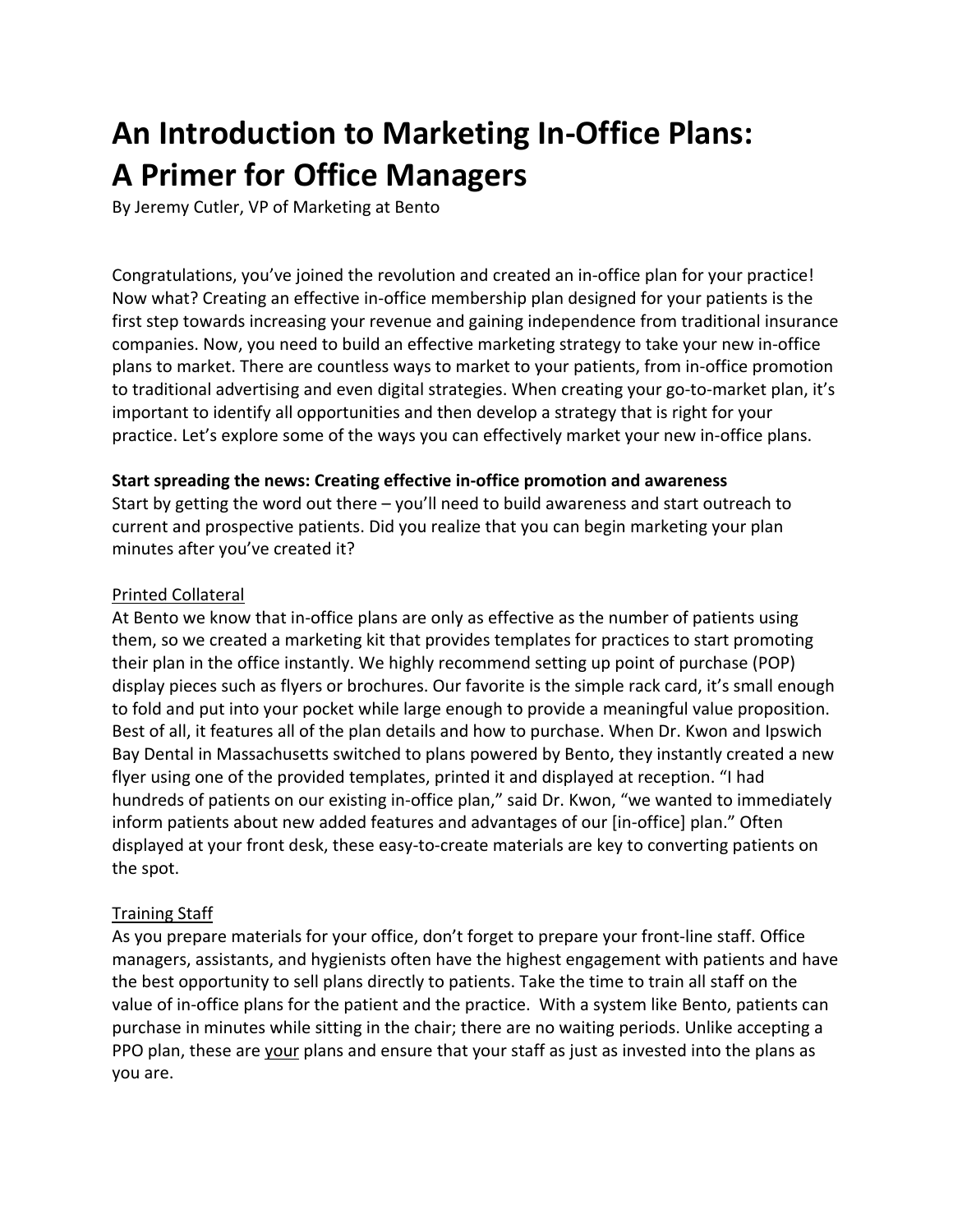#### Digital Marketing

Now that you've equipped your office and trained your staff you are ready to begin outbound marketing. The fastest way to communicate with your existing patients is through a simple email marketing and/or direct mail campaign. Using your patient information, you can begin to send them communications about your new plans. Do you have a list of patients who don't have access to dental insurance through an employer? What about a list of patients who come in and pay for cosmetic services out of pocket? By segmenting your patient list by need, you can send targeted messages to enhance your ability to convert patients towards purchasing a plan. The more that you can personalize and make the content relevant to your individual patients, the more effective your marketing will become.

Email marketing can be effective and provide the necessary data that you need to optimize future campaigns. We often see practices send a single email and receive little response. The key to a successful email campaign is consistency, relevancy, and regularity. There are great low cost tools available such as MailChimp or HubSpot that will allow you to organize your patient's contact information and easily create and send attractive email campaigns. Even if you don't want to setup a new system, you can send personal emails with the details about your plans directly to patients. Your emails should have a clear call-to-action for interested patients by sending them directly to your website or by providing instructions on how to purchase immediately. We recommend that you keep your website up to date and prominently feature your plans so that both new and existing patients will see this great option.

## **Shouting from the rooftops: taking your strategy to a broader market**

At this point, you should have been able to introduce your new plans to your existing patient base. But that's just the tip of the iceberg. Get ready to climb to the rooftop and shout out "join the best plan in the world." Spreading the word can seem overwhelming, but it can actually be quite easy. Start small within your community. With Bento, we enable practices to create any number of plans. One of our most common plan types are plans dedicated to senior citizens. Savvy practices will partner with local senior centers and community organizations to promote their plans. Working at the grassroots level provides an authentic, budget-friendly option to traditional advertising.

Looking to get the word out to a broader community? Here is where traditional and digital advertising take the helm. Identify and establish an advertising budget and begin to divide and conquer. Local magazines, newspapers, circulars, and billboards can be surprisingly cost effective and can get the word out fast. As a technology company, we often utilize digital marketing because similar to traditional advertising, you can target a large group and segment to smaller more qualified audience. It's important to diversify your marketing efforts with Google search campaigns, digital ads and remarketing. Don't forget about social media, which can be a great way to connect with both current and future patients without a large added cost. Web-based tools such as Canva (canva.com) make editing design templates from Bento and creating your own designs simple and quick.

Building an effective marketing plan for your new in-office plan can seem daunting, but it can